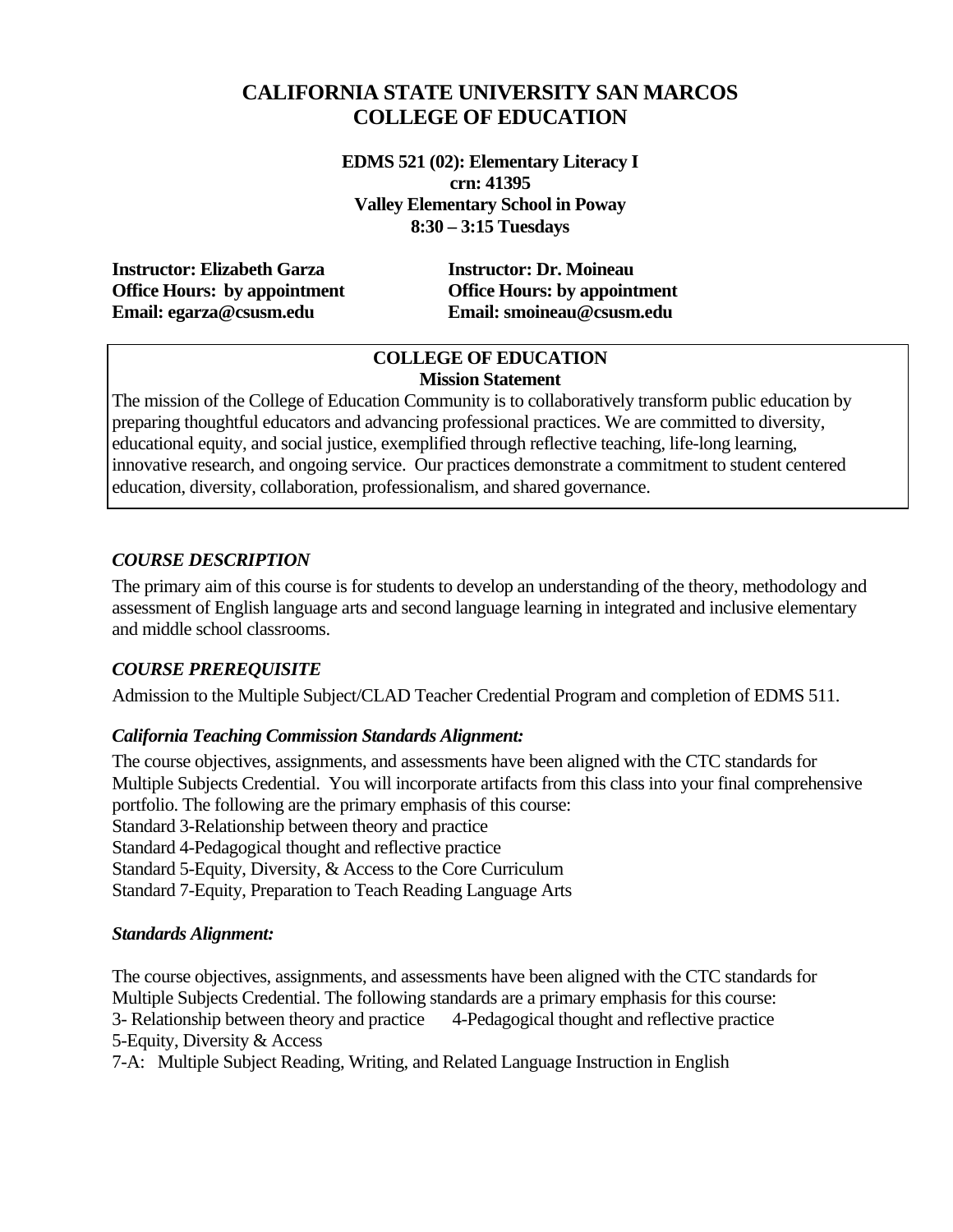## *COURSE OBJECTIVES*

## *Knowledge* –

Teacher candidates will:

- Gain an understanding of how a first and second language is acquired.
- Gain an understanding of the reading process and its relationship to thought, language and learning and the knowledge of reading content including: word analysis, fluency, vocabulary- academic language- and background knowledge, reading comprehension, literary response and analysis.
- Gain understanding of how to learn to read and write in first and second languages.
- Become familiar with how to "deliver a comprehensive program of systematic, explicit instruction in reading, writing, listening, and speaking aligned to the state adopted English Language Arts Content Standards and the Reading/Language Arts Framework (2007).
- Become familiar with "multiple monitoring measures within the three basic types of assessments to determine students' progress towards state adopted content standards."
- Become familiar with "differentiated reading instruction and interventions to meet the needs of the *full range of learners (including struggling readers, students with special needs, English learners, speakers of non-standard English, and advanced learners)* who have varied reading levels and language backgrounds."

## *Skills* –

Teacher candidates will:

- Become sensitive observers of children's language using behaviors.
- "Demonstrate knowledge and ability to utilize multiple monitoring measures within the three basic types of assessments to determine students' progress towards state adopted content standards: entry level assessment for instructional planning, monitoring student progress, post test or summative assessment."
- "Be able to analyze and interpret results [of children's reading and writing behaviors] to plan effective and differentiated instruction and interventions."
- "Demonstrate knowledge of components of effective instructional delivery in reading, writing and listening and speaking."
- Develop the ability to select appropriate materials and instructional strategies to meet the individual needs of students and use "State Board of Education (SBE)-adopted core instructional materials for both instruction and intervention."
- Develop the ability to differentiate literacy instruction in order to provide Universal Access.
- • Learn how to organize the classroom for teaching reading and writing to the *full range of learners (including struggling readers, students with special needs, English learners, speakers of nonstandard English, and advanced learners)* who have varied reading levels and language backgrounds

## *Attitudes and Values* –

Teacher candidates will:

- Develop an appreciation for the natural language abilities children possess for processing and producing print.
- To appreciate the need and value of integrating reading writing into all curricular areas
- Affirm the importance of a rich environment for an effective language arts program.
- Develop a sensitivity to and appreciation for culturally and linguistically diverse learners.
- Develop a sensitivity to and appreciation for the importance of reading and writing for students' own personal and professional growth.
- Develop a respect for each student, his/her abilities and background and the student's right to instruction that meets his/her individual needs.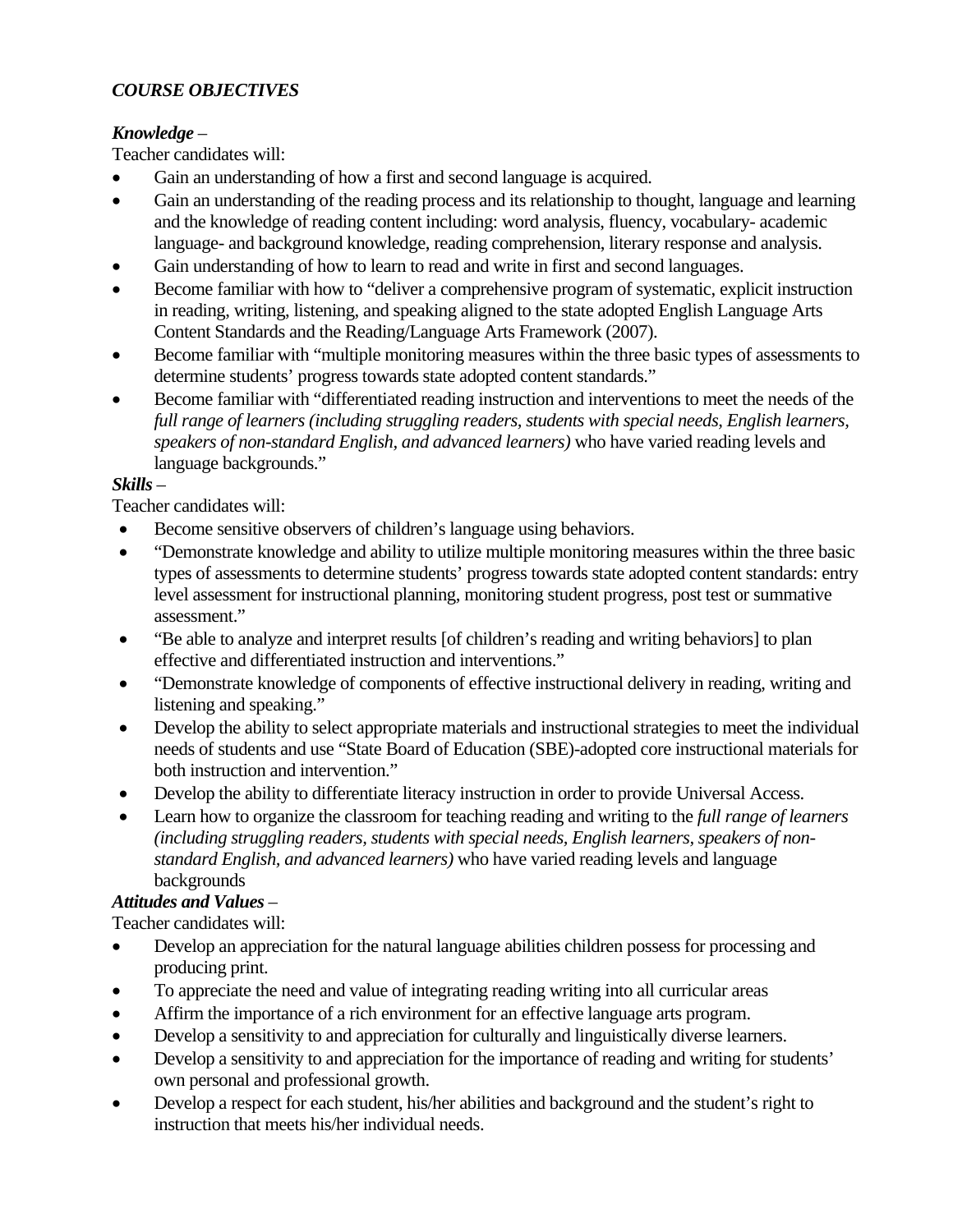(2007). *Reading/ Language Arts Framework for California Public Schools*. California Department of Education, Sacramento.

## *INFUSED COMPETENCIES*

## *Authorization to Teach English Learners*

This credential program was specifically designed to prepare teachers for the diversity of languages often encountered in California public school classrooms. The authorization to teach English learners is met through the infusion of content and experiences within the credential program, as well as additional coursework. Students successfully completing this program receive a credential with authorization to teach English learners. *(Approved by CCTC in SB 2042, Program Standards, August, '02.)* 

#### *Special Education*

Consistent with the intent to offer a seamless teaching credential in the College of Education, this course demonstrates the collaborative infusion of special education competencies reflecting inclusive educational practices.

#### *Technology*

This course infuses technology competencies to prepare candidates to use technology, emphasizing use in both teaching practice and student learning.

#### *All University Writing Requirement*

Writing requirements for this class will be met as described in the assignments. Every course at the university, including this one, must have a writing requirement of at least 2500 words.

## *STUDENT LEARNING OUTCOMES*

## *Teacher Performance Expectation (TPE) Competencies*

Teacher Performance Expectations are standards for student teachers. This course is designed to help teachers seeking the Multiple Subjects Credential to develop the skills, knowledge, and attitudes necessary to assist schools and districts implement effective programs for all students. The successful candidate will be able to merge theory and practice in order to realize a comprehensive and extensive educational program for all students.

## *California Teacher Performance Assessment (CalTPA)*

Beginning July 1, 2008, all California credential candidates must successfully complete a state-approved system of teacher performance assessment (TPA), to be embedded in the credential program of preparation. At CSUSM, this assessment system is called the "CalTPA" or TPA.

To assist your successful completion of the TPA, a series of informational seminars are offered over the course of the program. TPA related questions and logistical concerns are to be addressed during seminars. Your attendance to TPA seminars will greatly contribute to your success on the assessment.

Additionally, COE classes use common pedagogical language, lesson plans (lesson designs), and unit plans (unit designs) in order to support and ensure your success on the TPA, and, more importantly, in your credential program.

The CalTPA Candidate Handbook, TPA seminar schedule, and other TPA support materials can be found on the COE website provided at the website provided: http://www.csusm.edu/coe/CalTPA/ProgramMaterialsTPA.html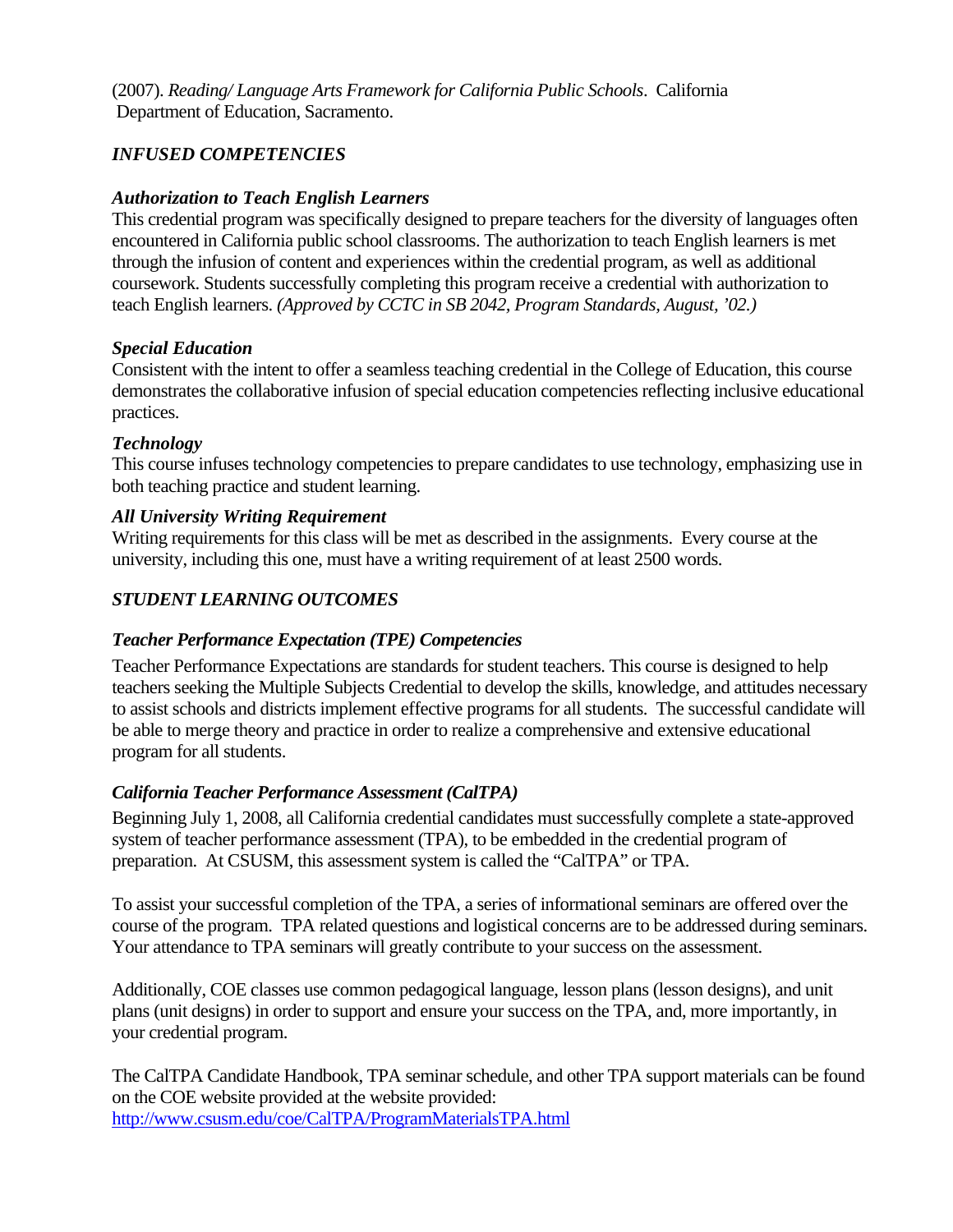## *UNIVERSITY REQUIRMENTS*

#### *Students with Disabilities Requiring Reasonable Accommodations*

Students with disabilities requiring reasonable accommodations must be approved for services by providing appropriate and recent documentation to the Office of Disabled Student Services (DSS). The office is located in Craven Hall 5205, and can be contacted by phone at 760.750.4905 or TTY 760.750.4909. Students authorized by DSS to receive reasonable accommodations should meet with their instructor during office hours or, to ensure confidentiality, in a more private setting.

#### *CSUSM Academic Honesty Policy*

"Students will be expected to adhere to standards of academic honesty and integrity, as outlined in the Student Academic Honesty Policy. All written work and oral presentation assignments must be original work. All ideas or materials borrowed from other sources must have appropriate references to the original sources. Any quoted material should give credit to the source and be punctuated with quotation marks.

Students are responsible for honest completion of their work including examinations. There will be no tolerance for infractions. If you believe there has been an infraction by someone in the class, please bring it to the instructor's attention. The instructor reserves the right to discipline any student for academic dishonesty in accordance with the general rules and regulations of the university. Disciplinary action may include the lowering of grades and/or the assignment of a failing grade for an exam, assignment, or the class as a whole."

Incidents of Academic Dishonesty will be reported to the Dean of Students. Sanctions at the University level may include suspension or expulsion from the University.

#### *Plagiarism*

As an educator, it is expected that each student will do his/her own work, and contribute equally to group projects and processes. Plagiarism or cheating is unacceptable under any circumstances. If you are in doubt about whether your work is paraphrased or plagiarized see the Plagiarism Prevention for Students website http://library.csusm.edu/plagiarism/index.html. If there are questions about academic honesty, please consult the University catalog.

## *CSUSM FURLOUGHS*

Due to the devastating effects of current budget crisis in California, I have been furloughed nine days each semester of this academic year, representing a 9.23% reduction in both workload and compensation. A furlough is an unpaid day off on a faculty member's regularly-scheduled workday. In order to satisfy legal and ethical requirements of the California Labor Code, I am required to submit formal certification that I will not work on my furlough days. I am prohibited from teaching, conducting scholarly research, consulting with students, responding to email or voicemail, providing assignment feedback, or participating in any CSU work-related activities on my furlough days. Furlough dates vary by professor; any of my Fall Semester furlough dates that affect the class will be shared with students in a timely fashion.

The CSU faculty agreed to take furlough days in order to preserve jobs for as many CSU employees as possible, and to serve as many students as possible, in the current budget crisis. The agreement that governs faculty furloughs acknowledges that "cuts of this magnitude will naturally have consequences for the quality of education that we can provide." Within the furlough context, I will make every effort to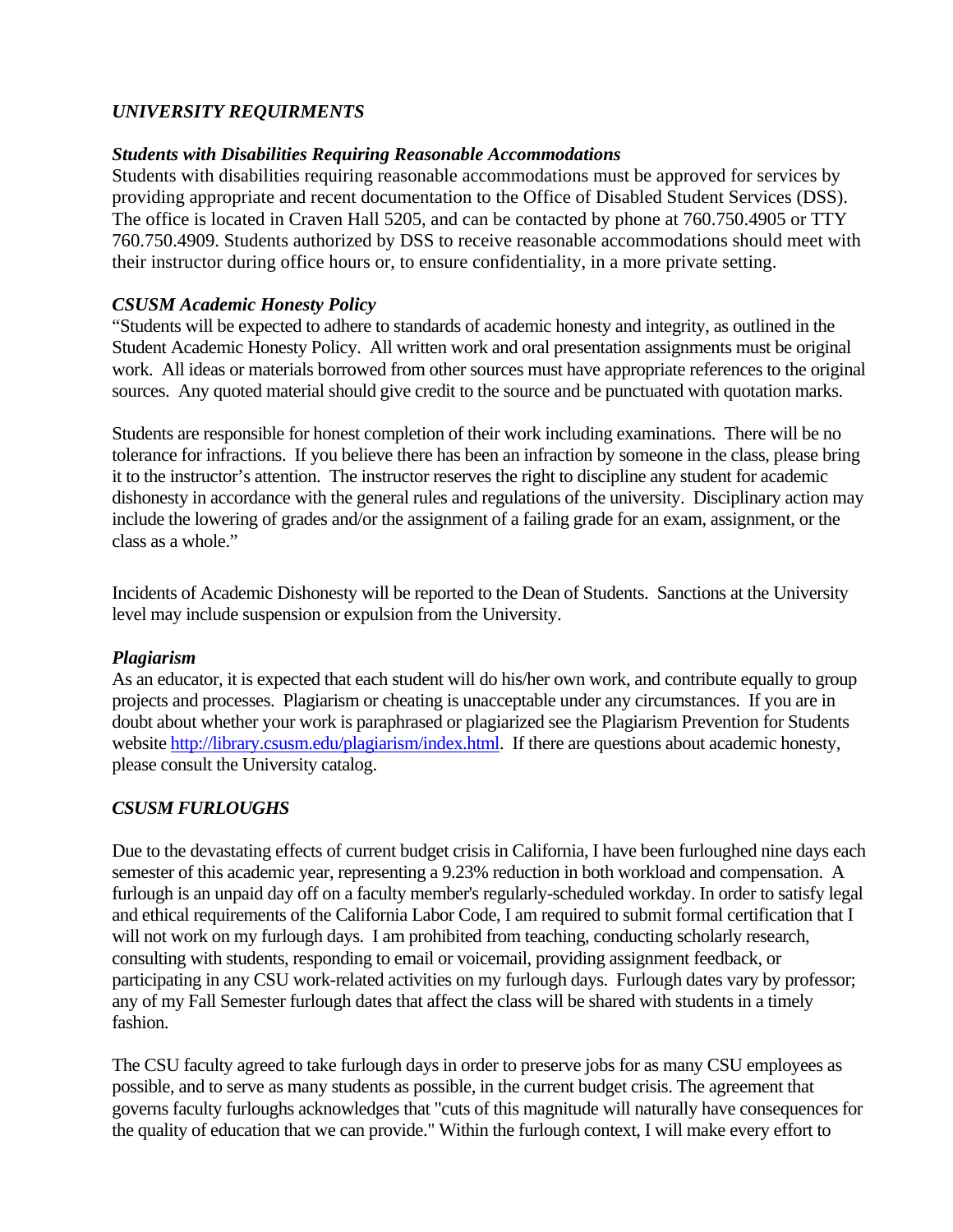support your educational experience at CSUSM. Visit CSUSM Budget Central [http://www.csusm.edu/budgetcentral/] to learn about the state budget crisis and how it impacts your educational opportunities. To avoid the continued loss of higher education availability in California, exercise your right to voice an opinion. Contact information for state legislators and the governor are provided at Budget Central.

The Preamble from the Side Letter is copied below for your convenience. Furlough Agreement: Side Letter

- 1. Preamble
	- a. To preserve, in light of the reduction by approximately \$ 583,816,000 from the Legislature's February 2009 special session budget revisions of the state general fund support in the CSU 2008-09 and 2009-10 budgets, as many faculty jobs as possible and at the same time serve as many students as possible without unreasonably increasing workload, while acknowledging that cuts of this magnitude will naturally have consequences for the quality of education that we can provide, CFA and CSU hereby agree to the following Memorandum of Understanding.
	- b. The purpose of furloughs is to lessen the severity of layoffs by reducing compensations costs.

## **COURSE REQUIREMENTS**

#### *Grading Standards (Points)*

In order to earn a teaching credential from the state of California, you must maintain a B average (3.0 GPA) and cannot receive below a C+ in any course in your teacher education program.

|    |        |       | 87-89 | $C+$ | 77-79 |
|----|--------|-------|-------|------|-------|
|    | 93-100 | $B+$  |       |      |       |
|    |        |       | 83-86 | C    | 73-76 |
| А- | 90-92  | B     |       |      |       |
|    |        |       | 80-82 | $C-$ | 70-72 |
|    |        | $B -$ |       |      |       |

## *College of Education Attendance Policy*

Due to the dynamic and interactive nature of courses in the College of Education, all students are expected to attend all classes and participate actively. At a minimum, students must attend more than 80% of class time, or s/he may not receive a passing grade for the course at the discretion of the instructor. Individual instructors may adopt more stringent attendance requirements. *(Adopted by the COE Governance Community, December, 1997).* Should a student have extenuating circumstances, s/he should contact the instructor as soon as possible. Students missing more than two class sessions will not earn a passing grade. Illness and emergencies are considered on a case-by-case basis. However, notifying the instructor does not excuse students from assignments nor the attendance policy.

## *Electronic Communication Protocol*

Electronic correspondence is a part of professional interactions. If you need to contact me, e-mail is often the easiest way to do so at bingalls@csusm.edu. Please be reminded that e-mail and on-line discussions are a very specific form of communication, with their own nuances and etiquette. For instance, electronic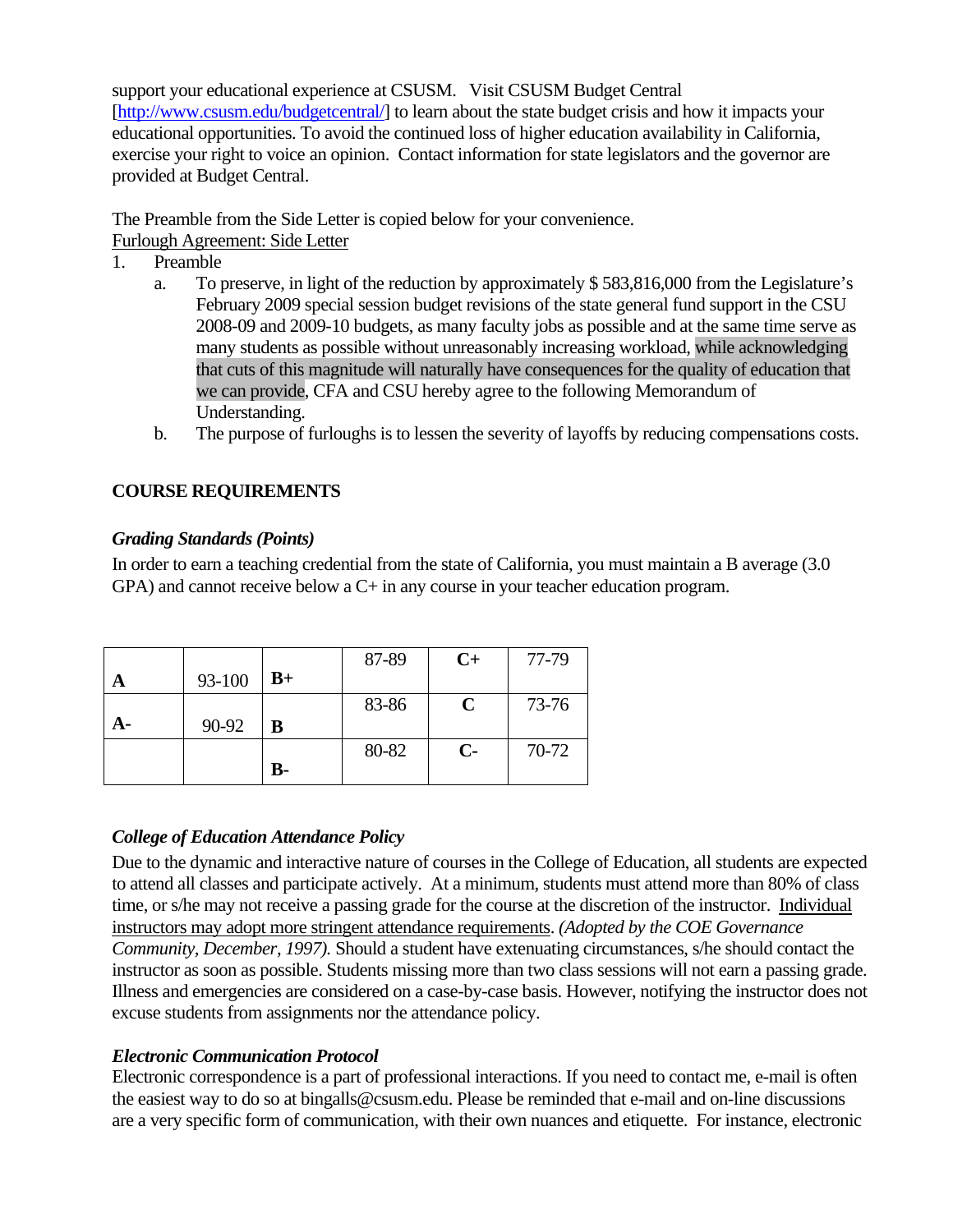messages sent in all upper case (or lower case) letters, major typos, or slang, often communicate more than the sender originally intended. With that said, please be mindful of all e-mail and on-line discussion messages you send to your colleagues, to faculty members in the College of Education, or to persons within the greater educational community. All electronic messages should be crafted with professionalism and care.

Things to consider:

- Would I say in person what this electronic message specifically says?
- How could this message be misconstrued?
- Does this message represent my highest self?
- Am I sending this electronic message to avoid a face-to-face conversation?

In addition, if there is ever a concern with an electronic message sent to you, please talk with the author in person in order to correct any confusion.

## *Required Texts:*

Reutzel, D. Ray & Cooter, Robert B.: *Essentials of teaching children to read: The teacher makes the difference*. Allyn & Bacon. www.allynbaconmerrill.com Jerry L. Johns (2008). *Basic Reading Inventory* (any edition)

## *Optional Texts:*

Zarrillo, James. *Ready for RICA: A Test Prep Guide* (highly recommended). Purchase the most recent text that is aligned with the new RICA standards and exam.

Gail E. Tompkins. (2007). *Teaching Writing: Balancing Process and Product*. Prentice Hall. www.prenhall.com/tompkins

Learners. **www.allynbaconmerrill.com** ISBN-13: 978-0-13-118000-0 – also used in EDMS 555 and Alice Quiocho & Sharon Ulanoff . (2009). *Differentiated Literacy Instruction for English Language*  EDMS 511 (Dr. Valadez).

Richard L. Allington. (2009). *What Really Matters in Fluency: Research Based Practices across the Curriculum* www.allynbaconmerrill.com ISBN-13: 978-0-205-57058-4

## *COURSE ASSIGNMENTS*

word processing, electronic mail, WebCT6, use of the Internet, and/or multimedia presentations). Students are expected to demonstrate competency in the use of various forms of technology (i.e. Specific requirements for course assignments with regard to technology are at the discretion of the instructor. Keep a digital copy of all assignments for use in your teaching portfolio. All assignments will be submitted online, and some will be submitted in hard copy as well. Details will be given in class.

Proofread and edit word-processed assignments prior to submission. Hand-written work is not accepted. Assignments are written in Times, size12 font, and are double-spaced. Ensure the text is error-free (grammar, spelling), and ideas are logically and concisely presented. All citations, where appropriate, use American Psychological Association (APA) format.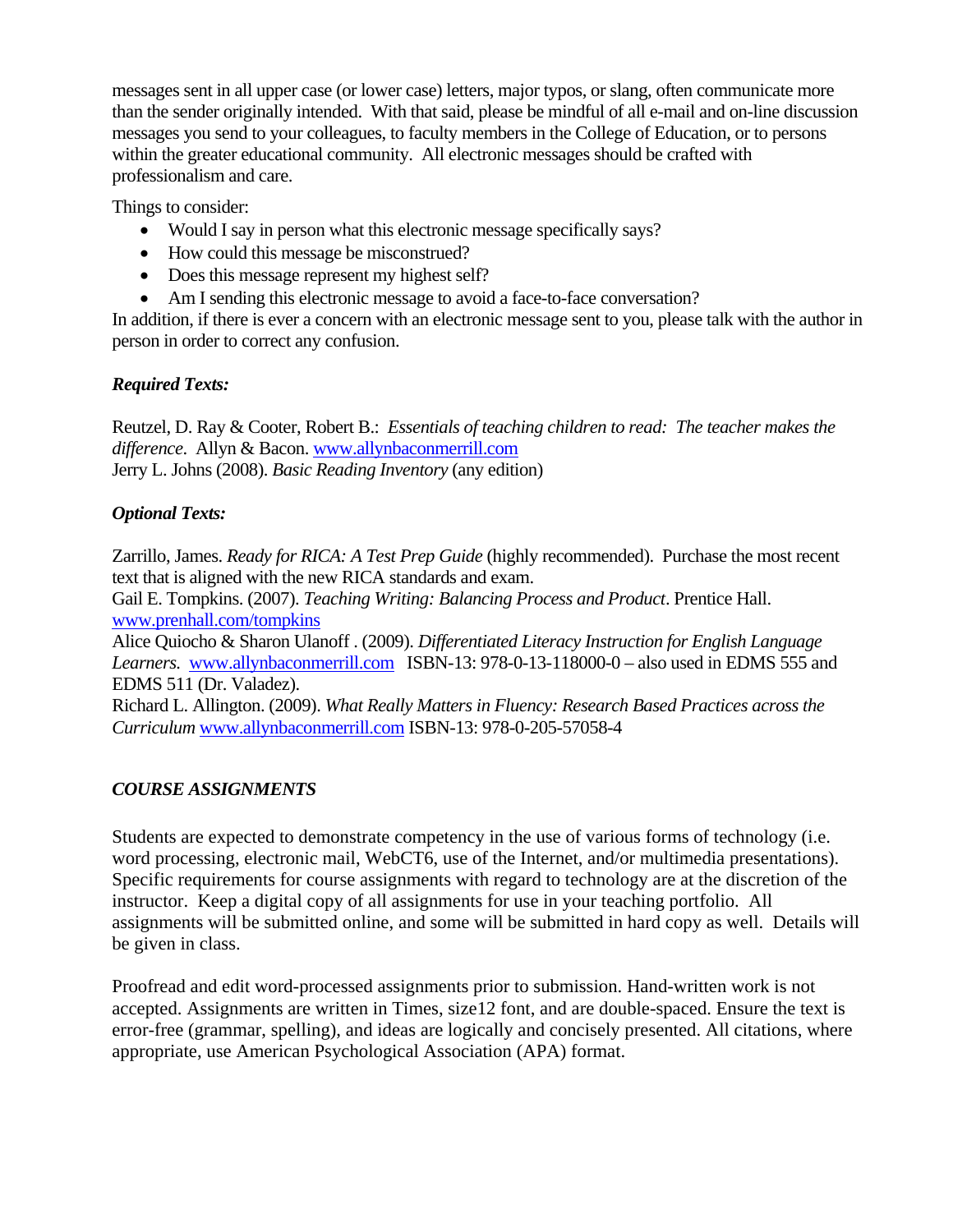| <b>Assignment</b>                                                | <b>Points</b><br><b>Possible</b> |
|------------------------------------------------------------------|----------------------------------|
| Field Observations $(x 4)$                                       | 25                               |
| Literacy Lesson Plan<br>Focus: narrative reading                 | 25                               |
| <b>Investigating Literacy Assessments:</b><br>(Assessment Table) | 30                               |
| E-Journal                                                        | 20                               |
| <b>Total Points</b>                                              | 100                              |

#### *Descriptions of Assignments*

#### FIELD OBSERVATIONS

In both the Literacy courses (EDMS 521 and EDMS 522), you will study topics in literacy instruction related to RICA domains. Find the list of RICA domains in the table below.

| <b>RICA DOMAINS COVERED</b>                                  |  |  |  |  |
|--------------------------------------------------------------|--|--|--|--|
| Embedded in each area: Assessment, Universal                 |  |  |  |  |
| Access/Differentiated Instruction, Oral Language and Writing |  |  |  |  |
| Domain 1:                                                    |  |  |  |  |
| "Planning Reading Instruction based on Assessment"           |  |  |  |  |
| Domain 2:                                                    |  |  |  |  |
| "Word Analysis"                                              |  |  |  |  |
| Domain 3:                                                    |  |  |  |  |
| "Fluency"                                                    |  |  |  |  |
| Domain 4:                                                    |  |  |  |  |
| "Vocabulary, Academic Language, and Background Knowledge"    |  |  |  |  |
| Domain 5:                                                    |  |  |  |  |
| "Comprehension"                                              |  |  |  |  |

You will conduct 4 observations of reading instruction in any topic from any of the RICA domains for your Field Observations. Topics are described in the "Ready for RICA Study Guide" written by James Zarrillo. To complete the 4 Field Observations you observe a teacher while she/he is teaching a reading/language arts lesson. You will need to identify the RICA topic(s) that was being taught. You will submit your observations on the Field Observation form. Your observations should be written on the left hand side of the Field Observation form. Your observations are not judgmental but only state what you observed the teacher doing during the lesson.

Your reflections should be written on the right hand side of the form. You should reflect on what you learned from this lesson about teaching this area of literacy.

Below is an example of a completed observation form. Replicate the Field Observation form on your computer. Completed forms should be no longer than one full page. To complete the forms, type them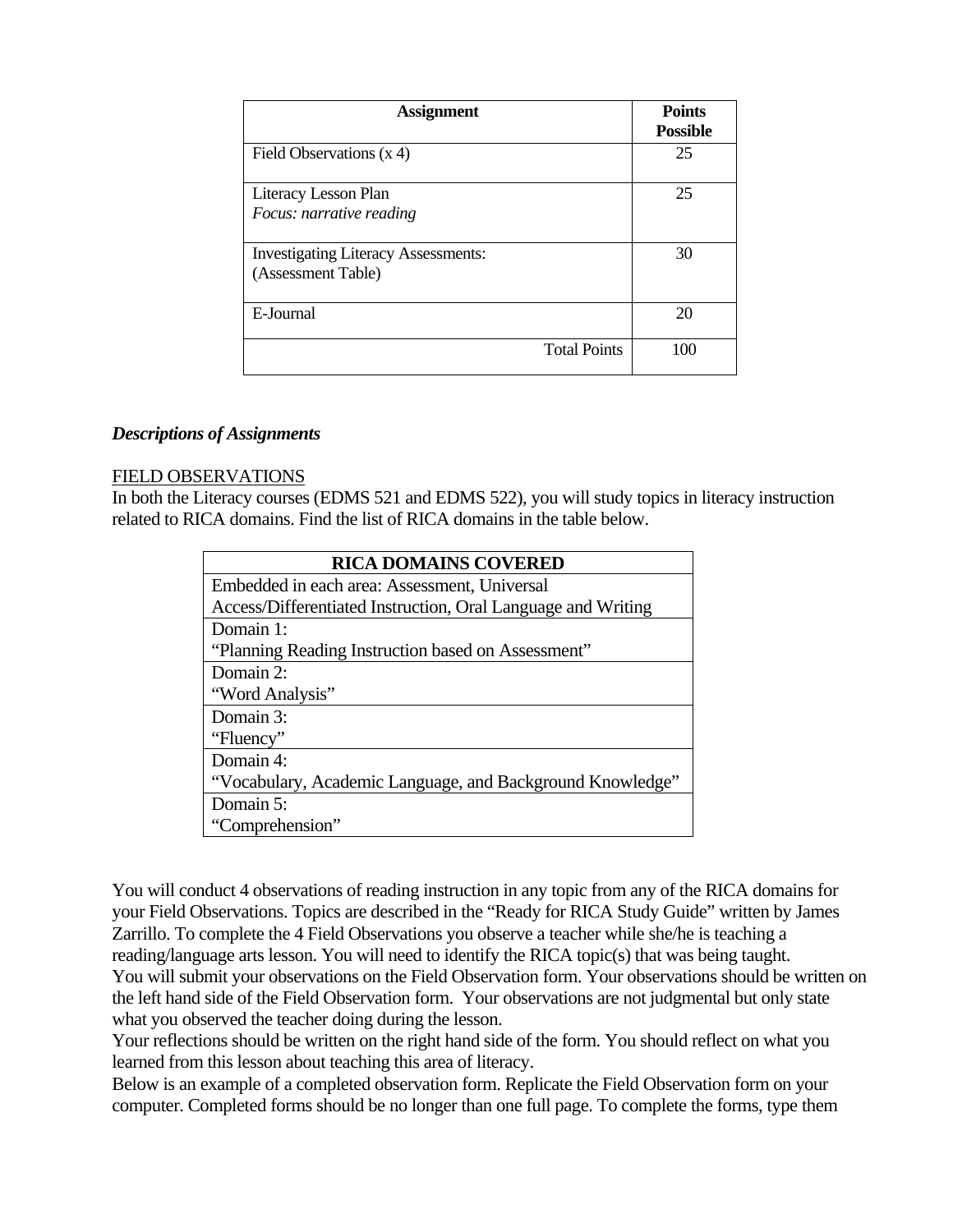using size 10 Times New Roman font, with 1 ½ spacing. Please remember to compile all 4 forms into one document file, one after the other, and submit them as one document.

| Topic: RICA Topic: Phonemic Awareness                    | <b>Date: 9/17/08</b>                                       |  |
|----------------------------------------------------------|------------------------------------------------------------|--|
| Grade Level: Kindergarten                                | <b>Additional Descriptors: SEI class</b>                   |  |
| <b>Activity:</b>                                         | <b>Reflective Notes to Myself</b>                          |  |
| Teacher taught /B/ sound using picture cards and the     | While observing this lesson, I realized that the teacher   |  |
| pocket chart. The students sat together on the carpet as | was teaching the RICA content area of phonemic             |  |
| a whole group. The teacher asked the students to help    | awareness. I learned that phonemic awareness can be        |  |
| him place the picture cards that represented words       | taught directly and effectively in a whole group when      |  |
| starting with /B/ in the pocket chart. The teacher also  | the teacher uses interactive activities like this sorting  |  |
| used some words that were Spanish-English cognates,      | activity. In this lesson, I noticed that the children were |  |
| (ball/bola). Some pictures represented words starting    | engaged in identifying the /B/ sound. I think that they    |  |
| with other letter sounds and so the students had to      | enjoyed making the matches between /B/ and the             |  |
| decide which ones did and which ones did not go in the   | picture cards. When I saw the teacher making use of        |  |
| pocket chart. The teacher then had them look for word    | cognates to support ELLs, I realized how do-able that      |  |
| cards that matched with the /B/ picture cards. Then, the | is. I learned that sorting activities are an effective way |  |
| teacher had the students work at their tables sorting    | to get children engaged actively in their learning. The    |  |
| small objects that did begin with /B/ into one column    | teacher also began making connections between the          |  |
| on their worksheet and items that did not begin with /B/ | sounds, the pictures and the words. I think that the next  |  |
| into the other column.                                   | step for them is learning the letter "B".                  |  |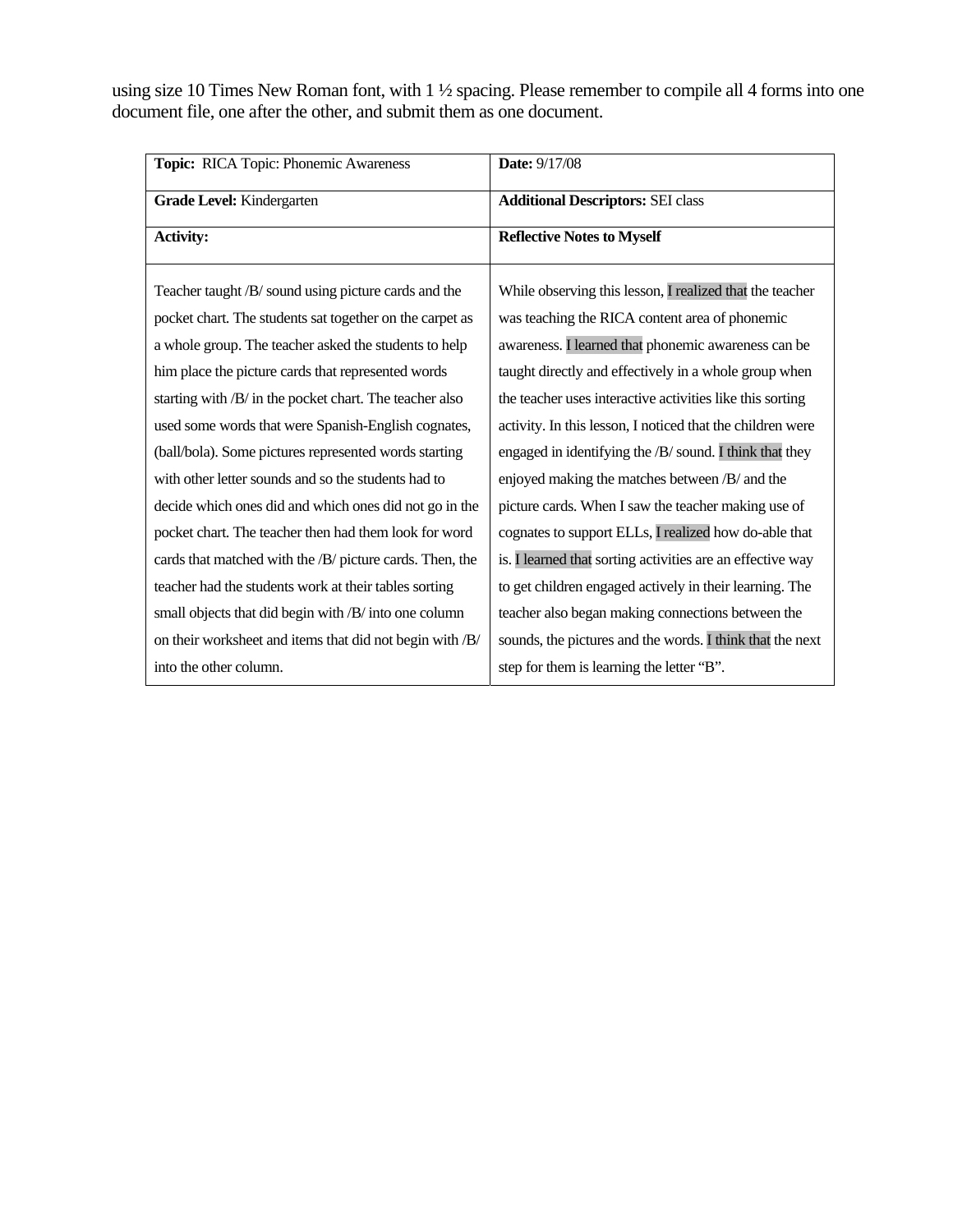## INVESTIGATING LITERACY ASSESSMENTS

assessments. This assignment is designed to familiarize students with the different purposes of a variety of literacy assessments, in particular the literacy assessments that students use during EDMS 522 for the literacy case study. In addition, this assignment will help students become familiar with listening to children read and with analyzing their reading through a running record. In class, students will explore and become familiar with how each assessment is administered, the distinct kind of information each provides, and their uses at various times during the instructional cycle as entry-level, progress-monitoring and summative

To complete this assignment, students complete the Assessment Table (below) to describe each assessment in terms of the following characteristics: what it is supposed to measure, who it assesses, how it is scored and administered, who is tested, and when it is best used. Students are encouraged to keep this table for use during the second literacy course.

| Assessment | What it<br><b>Measures</b> | How to<br>Score | How to<br>Administer | To Whom | When to<br>Use |
|------------|----------------------------|-----------------|----------------------|---------|----------------|
|            |                            |                 |                      |         |                |
|            |                            |                 |                      |         |                |
|            |                            |                 |                      |         |                |
|            |                            |                 |                      |         |                |
|            |                            |                 |                      |         |                |

#### **Assessment Table for Investigating Literacy Assessments**

## LITERACY LESSON PLAN

- **Objective** for the literacy lesson and CA Content Standard(s) connected to Objective
- • **Into**

Write a paragraph that describes what you will do prior to teaching the lesson to connect to students prior knowledge and to engage them in the topic.

Describe Instructional Strategies Describe Student Activities

• **Through** 

Write a detailed instructional plan of what you will do when teaching the reading lesson. What will you do for each of the following steps of instruction?

- o Modeled instruction: ("I do") Describe Instructional Strategies Describe Student Activities
- o Shared instruction: ("We do") Describe Instructional Strategies Describe Student Activities
- o Guided instruction ("You do") Describe Instructional Strategies Describe Student Activities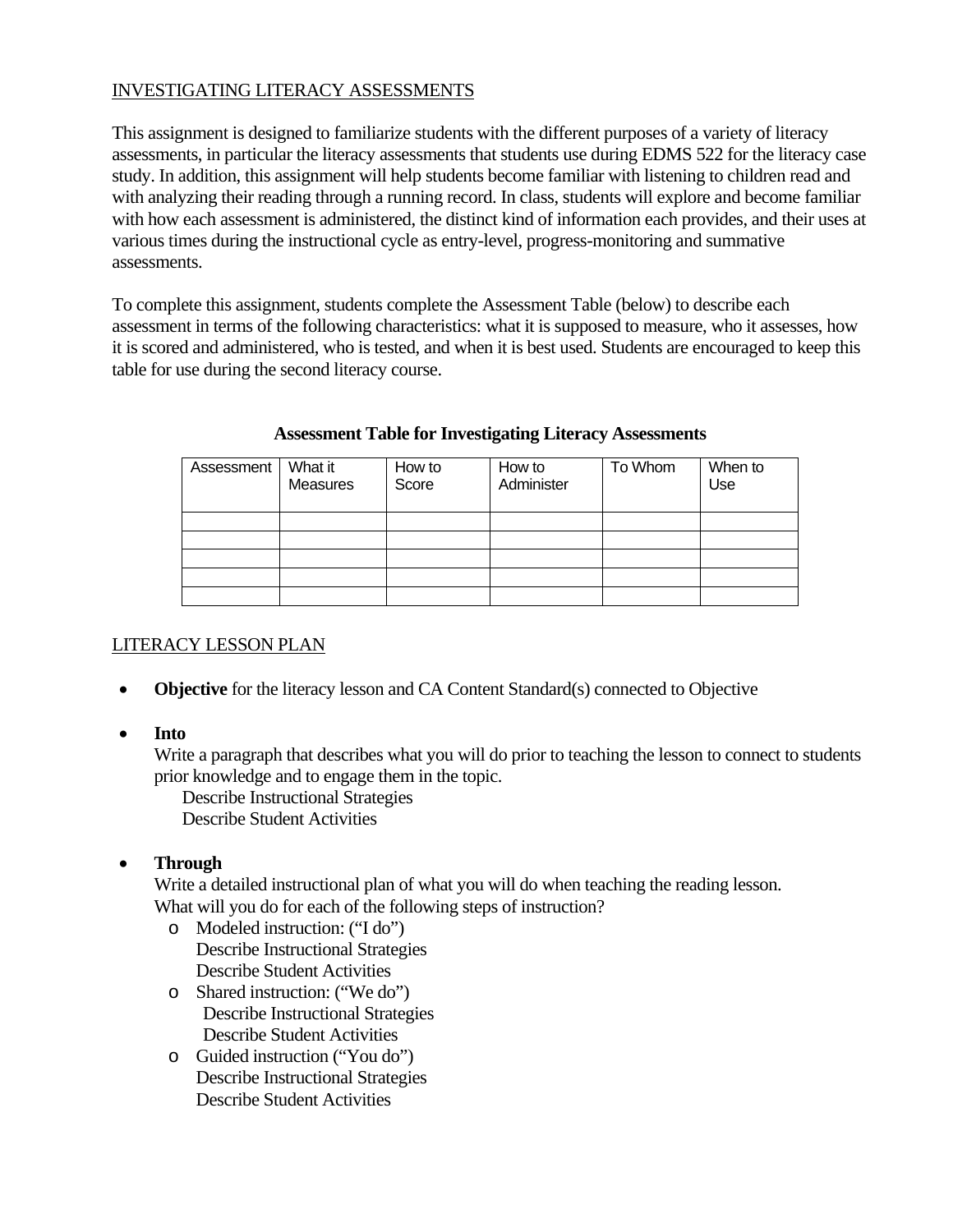#### • **Beyond**

Write a paragraph that describes how you want students to apply what you have taught them to do in this lesson. How will you reinforce and review the key concepts and skills of this lesson?

## E-JOURNAL

Students will develop four (4) E-Journal entries based on the instructor's assigned prompts, all of which involve an activity. All E-Journal entries should be submitted to the instructor via WebCT6. The E-Journal rubric (below) describes the criteria for E-Journal entries.

| Criteria                                         | 5 pts | 4 pts | 3 pts | $2 \text{ or } 1$ |
|--------------------------------------------------|-------|-------|-------|-------------------|
| Answers the prompt assigned by the<br>instructor |       |       |       |                   |
| Demonstrates analytical reflective<br>writing    |       |       |       |                   |
| Makes connections to course<br>readings          |       |       |       |                   |
| Includes required attachments                    |       |       |       |                   |

## **Rubric for E-Journal Entries**